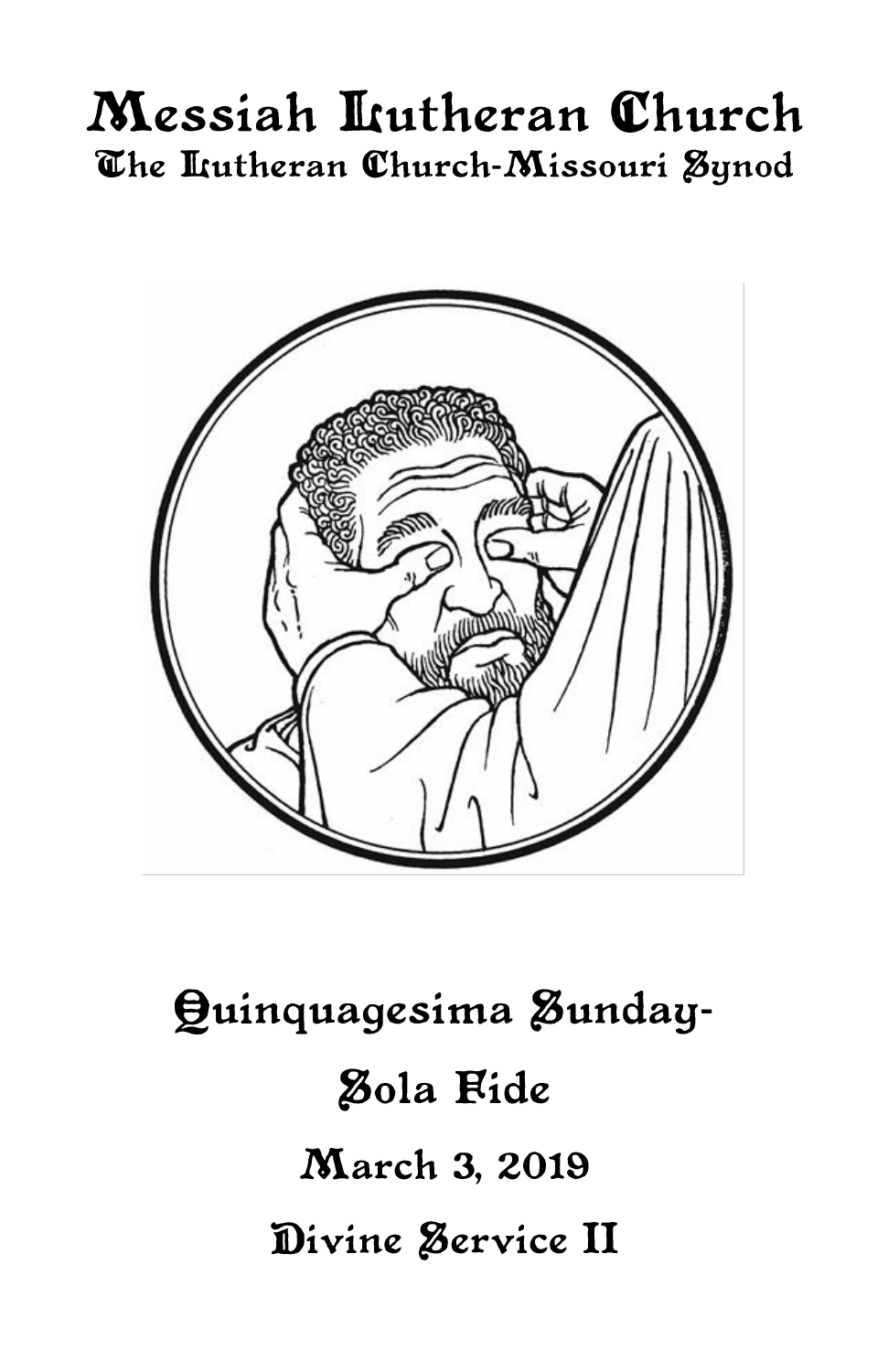# **Messiah Lutheran Church**

Rev. James A. Roemke, Pastor 2026 22nd Ave. Kenosha, WI 53140 Church Office: 262-551-8182 Pastor's Cell: 262-455-0255 Website: www.messiahkenosha.org Church Email: secretary@messiahkenosha.org Pastor's Email: [pastorroemke@yahoo.com](mailto:pastorroemke@yahoo.com) Mobile Directory: [https://mobiledirectory.lifetouch.com/393717/messiah](https://mobiledirectory.lifetouch.com/393717/messiah-lutheran-church)[lutheran-church](https://mobiledirectory.lifetouch.com/393717/messiah-lutheran-church) Access Code:

**VISITORS WELCOME!** A special welcome to any visitors and guests who are with us today. Please introduce yourself to the pastor after the service, and we pray that the hearing and receiving of the Word of God in our midst will be filled with joy and thanksgiving!

**ATTENDANCE REGISTER:** During the offering we ask that you sign the attendance register located at the center aisle of each pew. **Please hand the filled in sheet to the usher as you exit at the end of the service.** Let the usher know if you don't have a pad in your pew.

**HOLY COMMUNION** is celebrated every Sunday and on Feast Days. Visiting communicant members of the Lutheran Church—Missouri Synod are invited to commune today. All other visitors are asked to speak with the pastor before coming to the altar. If there is time before the service, introduce yourself to the pastor or an elder. Other visitors are invited to use this time for prayer. If you desire information about attending communion, you are encouraged to visit with the pastor after the service today.

**PRAYERS OF PREPARATION** may be found in the opening cover of the hymnals in each pew. Take some time before the service begins in quiet preparation and prayer.

**+SERVING TODAY+ Greeter:** Geri Tobalsky **Elder:** Mark Bernhardt **Organist:** Monica Scholz **Ushers:** Brent Jiter, Noah Jiter, & Mark Varvil **Altar Guild:** Jane Gundlach, Angela Pynaker, & Kathy Capriotti **Cookies:** Today's cookies and juice are provided by Bill & Fran Kroll.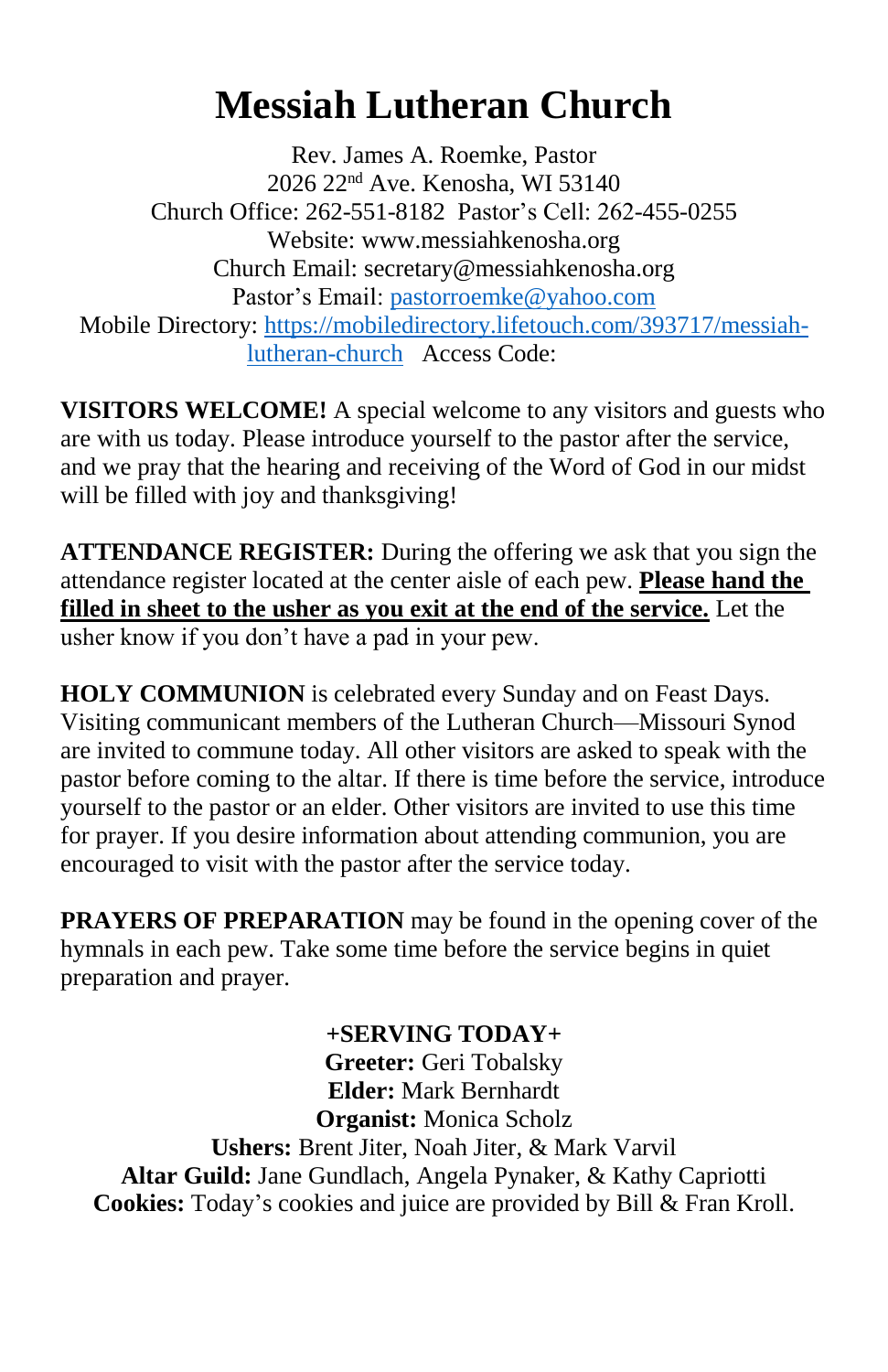# **Invocation** *p167*

*The sign of the cross may be made by all in remembrance of their Baptism.*

# **+CONFESSION AND ABSOLUTION+**

*Silence for reflection on God's Word and for self-examination.*

# **+SERVICE OF THE WORD+**

**Introit** *Ps. 31:1, 5, 9, 16; antiphon: Ps. 31:2b–3*  $\frac{1}{2}$  or  $\frac{1}{2}$  or  $\frac{1}{2}$ Be a rock of ref- | uge for me,\* a strong fortress to | save me! For you are my rock and my | fortress;\* and for your name's sake you lead me and | guide me. **In you, O LORD, do I take refuge; let me never be | put to shame;\* in your righteousness de- | liver me!** Into your hand I commit my | spirit;\* you have redeemed me, O LORD, | faithful God. **Be gracious to me, O LORD, for I am | in distress;\* my eye is wasted from grief; my soul and my body | also.** Make your face shine on your | servant;\* save me in your | steadfast love! **Glory be to the Father and** | **to the Son**\*

# **and to the Holy** | **Spirit; as it was in the be-** | **ginning,**\*  **is now, and will be forever.** | **Amen.**

Be a rock of ref- | uge for me,\* a strong fortress to | save me! For you are my rock and my | fortress;\* and for your name's sake you lead me and | guide me.

# **Kyrie** *p168* **Gloria in Excelsis** *p170* **Salutation and Collect of the Day**

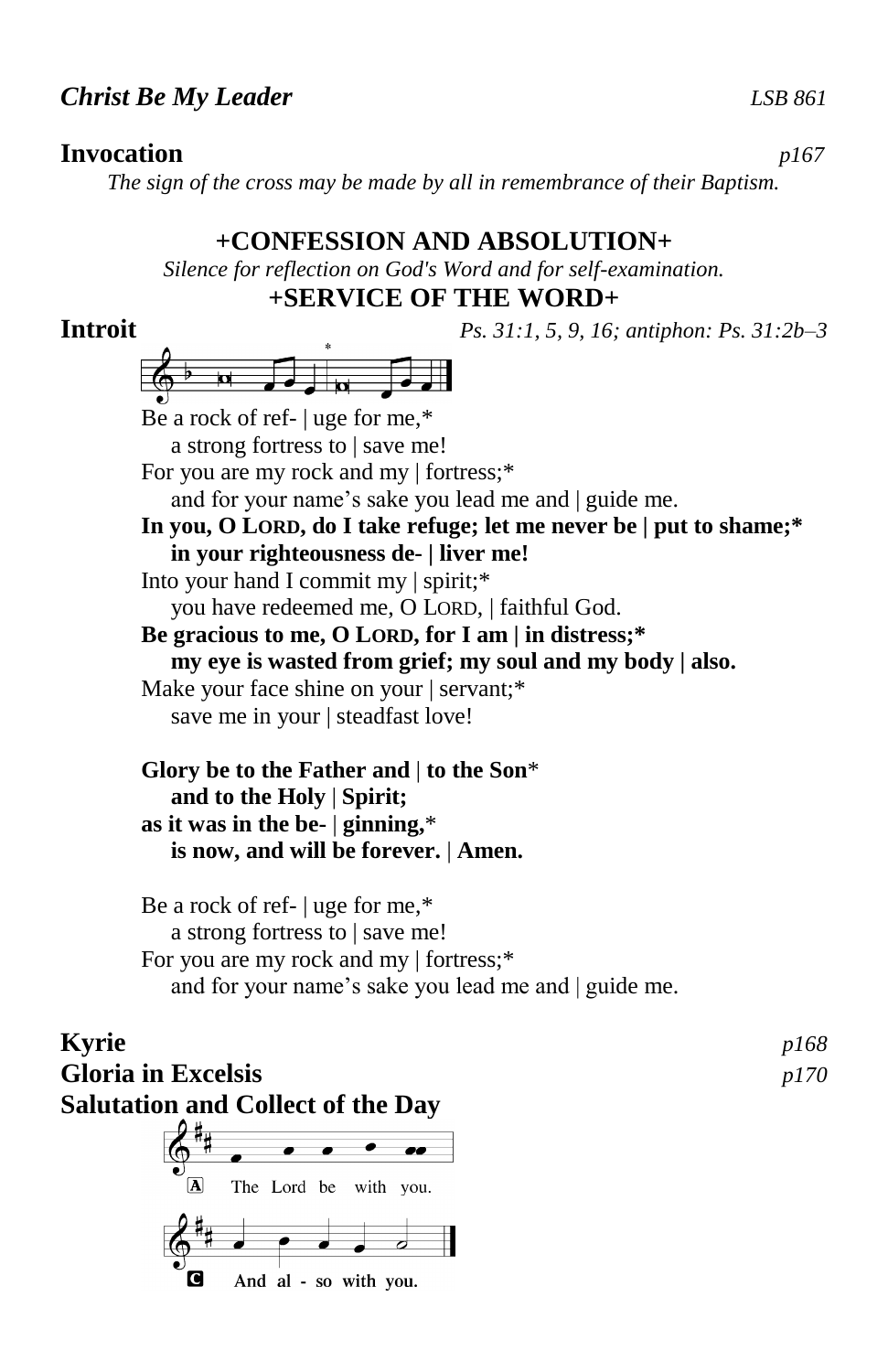P Let us pray.

O Lord, mercifully hear our prayers and having set us free from the bonds of our sins deliver us from every evil; through Jesus Christ, Your Son, our Lord, who lives and reigns with You and the Holy Spirit, one God, now and forever.

$$
\begin{array}{c|c}\n\begin{array}{ccc}\n\bullet & \bullet & \bullet & \bullet \\
\hline\n\bullet & \bullet & \bullet & \bullet\n\end{array}\n\end{array}
$$

*Sit*

# **Old Testament Reading** *Isaiah 35:3–7*

<sup>3</sup>Strengthen the weak hands, and make firm the feeble knees. <sup>4</sup>Say to those who have an anxious heart, "Be strong; fear not! Behold, your God will come with vengeance, with the recompense of God.

He will come and save you."

<sup>5</sup>Then the eyes of the blind shall be opened, and the ears of the deaf unstopped;

<sup>6</sup>then shall the lame man leap like a deer, and the tongue of the mute sing for joy. For waters break forth in the wilderness, and streams in the desert;

<sup>7</sup>the burning sand shall become a pool, and the thirsty ground springs of water; in the haunt of jackals, where they lie down, the grass shall become reeds and rushes.

 $[A]$  This is the Word of the Lord.

C **Thanks be to God.**

# **Gradual** *Ps. 77:14–15*

**You are the God who works | wonders;\* you have made known your might among the | peoples. You with your arm redeemed your | people,\* the children of Jacob and | Joseph.**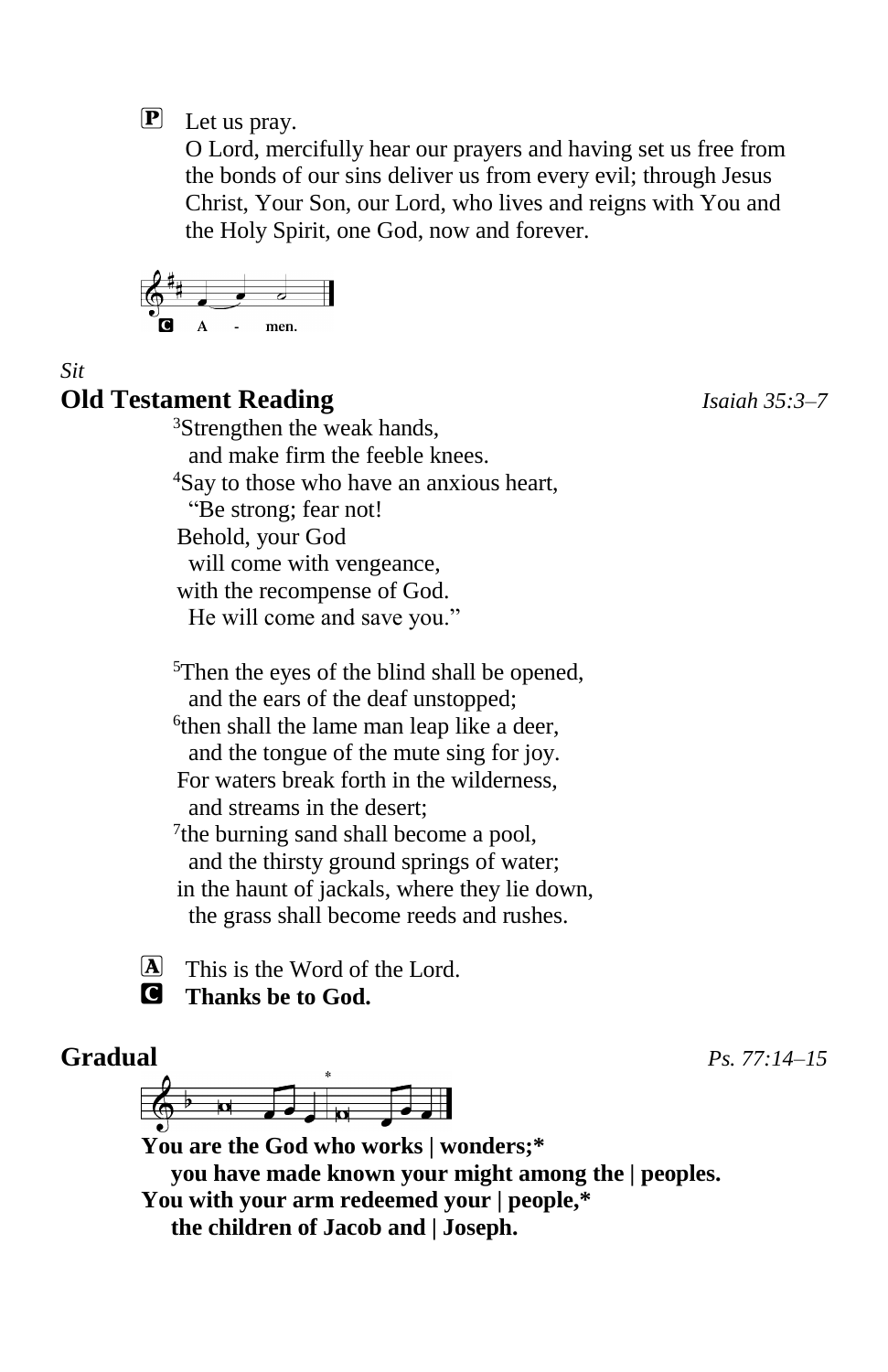## **Epistle** *1 Corinthians 13:1–13*

<sup>1</sup>If I speak in the tongues of men and of angels, but have not love, I am a noisy gong or a clanging cymbal. <sup>2</sup>And if I have prophetic powers, and understand all mysteries and all knowledge, and if I have all faith, so as to remove mountains, but have not love, I am nothing. <sup>3</sup>If I give away all I have, and if I deliver up my body to be burned, but have not love, I gain nothing.

<sup>4</sup>Love is patient and kind; love does not envy or boast; it is not arrogant <sup>5</sup> or rude. It does not insist on its own way; it is not irritable or resentful; <sup>6</sup>it does not rejoice at wrongdoing, but rejoices with the truth. <sup>7</sup>Love bears all things, believes all things, hopes all things, endures all things.

 ${}^{8}$ Love never ends. As for prophecies, they will pass away; as for tongues, they will cease; as for knowledge, it will pass away. <sup>9</sup>For we know in part and we prophesy in part, <sup>10</sup>but when the perfect comes, the partial will pass away. <sup>11</sup>When I was a child, I spoke like a child, I thought like a child, I reasoned like a child. When I became a man, I gave up childish ways. <sup>12</sup>For now we see in a mirror dimly, but then face to face. Now I know in part; then I shall know fully, even as I have been fully known.

<sup>13</sup>So now faith, hope, and love abide, these three; but the greatest of these is love.

 $[A]$  This is the Word of the Lord. C **Thanks be to God.**

Glo-ry to You,



0

<sup>31</sup>Taking the twelve, [Jesus] said to them, "See, we are going up to Jerusalem, and everything that is written about the Son of Man by the prophets will be accomplished. <sup>32</sup>For he will be delivered over to the Gentiles and will be mocked and shamefully treated and spit upon. <sup>33</sup>And after flogging him, they will kill him, and on the third day he will rise." <sup>34</sup>But they understood none of these things. This saying was hidden from them, and they did not grasp what was said.

Lord.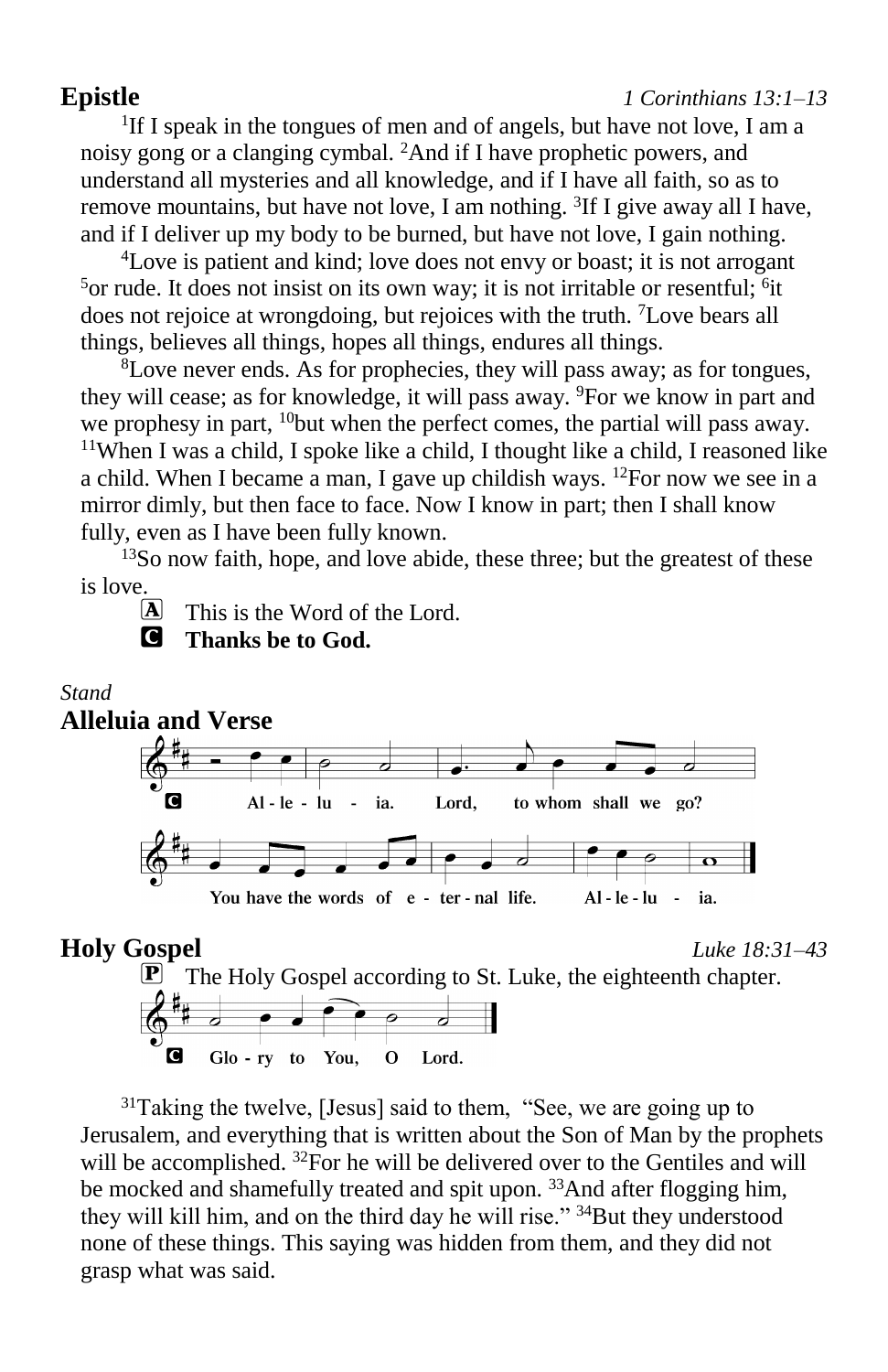<sup>35</sup>As he drew near to Jericho, a blind man was sitting by the roadside begging. <sup>36</sup>And hearing a crowd going by, he inquired what this meant. <sup>37</sup>They told him, "Jesus of Nazareth is passing by." <sup>38</sup>And he cried out, "Jesus, Son of David, have mercy on me!" <sup>39</sup>And those who were in front rebuked him, telling him to be silent. But he cried out all the more, "Son of David, have mercy on me!" <sup>40</sup>And Jesus stopped and commanded him to be brought to him. And when he came near, he asked him, <sup>41"</sup>What do you want me to do for you?" He said, "Lord, let me recover my sight." <sup>42</sup>And Jesus said to him, Recover your sight; your faith has made you well." <sup>43</sup>And immediately he recovered his sight and followed him, glorifying God. And all the people, when they saw it, gave praise to God.



*Praise the One Who Breaks the Darkness LSB 849* **Sermon** *Stand* **Nicene Creed** *p174* **Prayer of the Church** *Sit* **Offering**  $A$  New Commandment  $MLC$  *Choir Stand* **Offertory** *p176* **+SERVICE OF THE SACRAMENT+ Preface** *p177* **Sanctus** *p178* **Prayer of Thanksgiving Lord's Prayer** *p179* **The Words of Our Lord Pax Domini** *p180* **Agnus Dei** *Sit* **Distribution** *Let Us Ever Walk with Jesus LSB 685 Praise the Almighty LSB 797 Sing Praise to God, the Highest Good LSB 819 Amazing Grace LSB 744*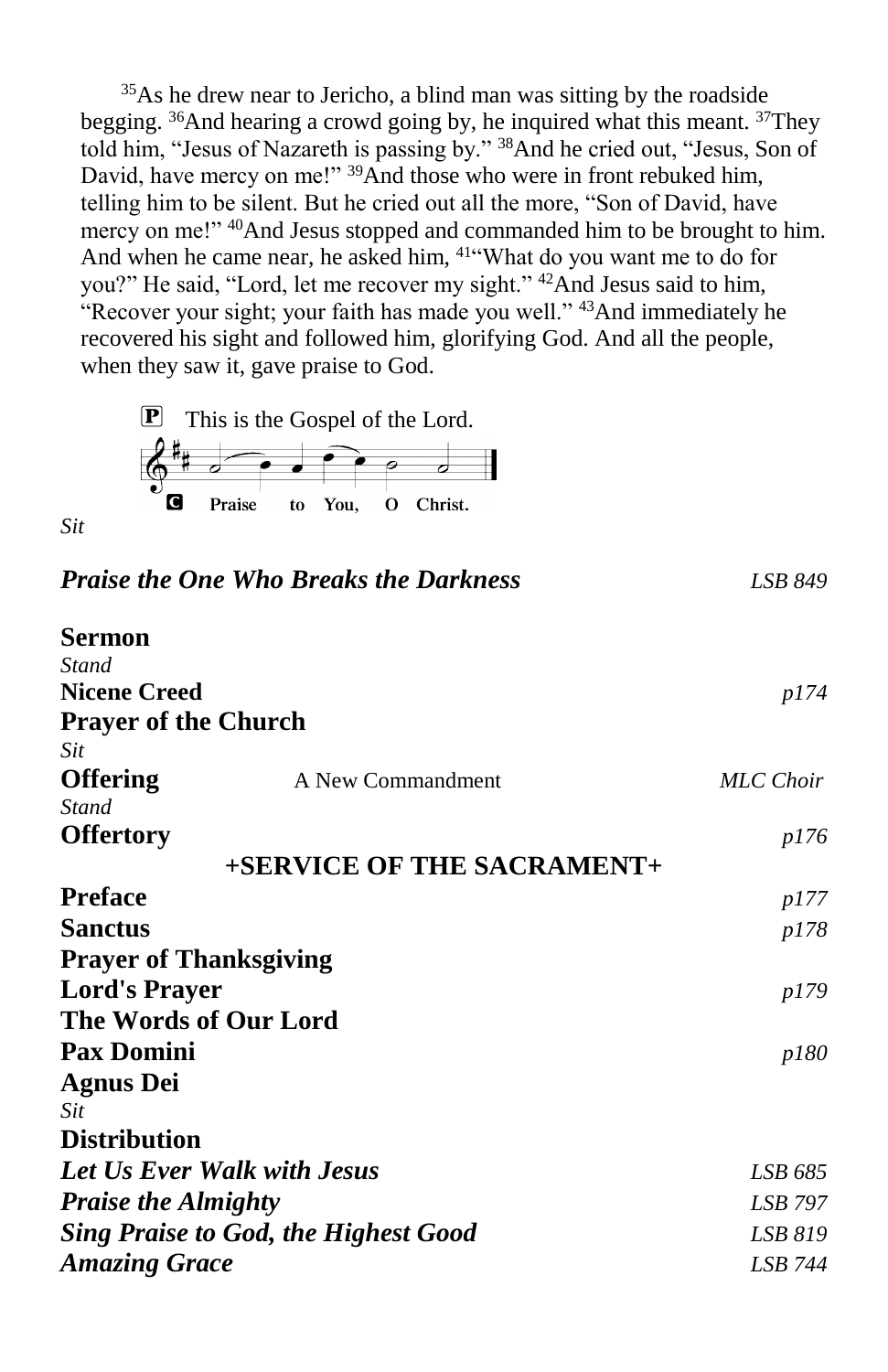*Stand* **Nunc Dimittis** *p182* **Post-Communion Collect** *p183* **Benediction**

*Stand Up, Stand Up for Jesus LSB 660*

## **+PRAYER LIST+**

- Those who serve in our armed forces: Austin Nehls, Michael Shafer, Rev. Lynn Christensen, Kevin Boyd, Rianon Padro, Sean Gleason, and for veterans.
- Shut-ins: Lillian Sciortino, Richard Cleereman, and George Metallo.
- For all those suffering from illnesses or other trials, including: Karin Zuehls (Jeff's aunt), Lorraine Swift, Elaine Roloff (Evone Hagerman's mother), Angela Wilz (sister of Monica Scholz), Katy Billings, Carol Hernandez, Rhoda (friend of Anita Brothers), Billy Weathersby, Kathy Judson, Helga Schriner (mother of Monica Scholz), David Scholz (Ted's brother), Alberta Helmke, Vern and Judy Stern (uncle and aunt of Sarah Billings), Debbie Snodgrass, Betsy Schmeiser, Matthew Orr (grandsonin-law of Betty Boness), DuWayne Griepentrog, Maria Grenyo, Jane Gundlach, Mike Caparelli (Paul Hegland's brother-in-law), and Mark Kollakowsky (LeAnn Varvil's brother).

## **+ANNOUNCEMENTS FOR THE WEEK OF MARCH 3, 2019+**

- **ASH WEDNESDAY** is this Wednesday, March 6<sup>th</sup>. Pastor Roemke will be available for the Imposition of Ashes 7:00 am – 8:30 am. Divine Service will be at 6:30 pm.
- **LENTEN DEVOTIONS** are available on the counter in the fellowship hall.
- **YOUTH CHOIR:** There will be no practice tomorrow.
- **EXECTEN SOUP SUPPERS** begin next Wednesday, March 13<sup>th</sup>. The meal will be served at 5:45 pm with Vespers beginning at 6:30 pm. There will be no soup supper on Ash Wednesday. Sign-up sheets are in the hallway.
- **EASTER FLOWERS** sign-up sheet is up in the hallway. Flower payments are due Sunday, March 31<sup>st</sup>.
- **THRIVENT CHOICE DOLLARS:** Thank you to all of you who have directed your Thrivent Choice Dollars to Messiah. In 2018, we received over \$1,300 through this program. Any Choice Dollars you have now will expire on March 31st, so if you must chose a beneficiary before then. Please contact your Thrivent representative with any questions.